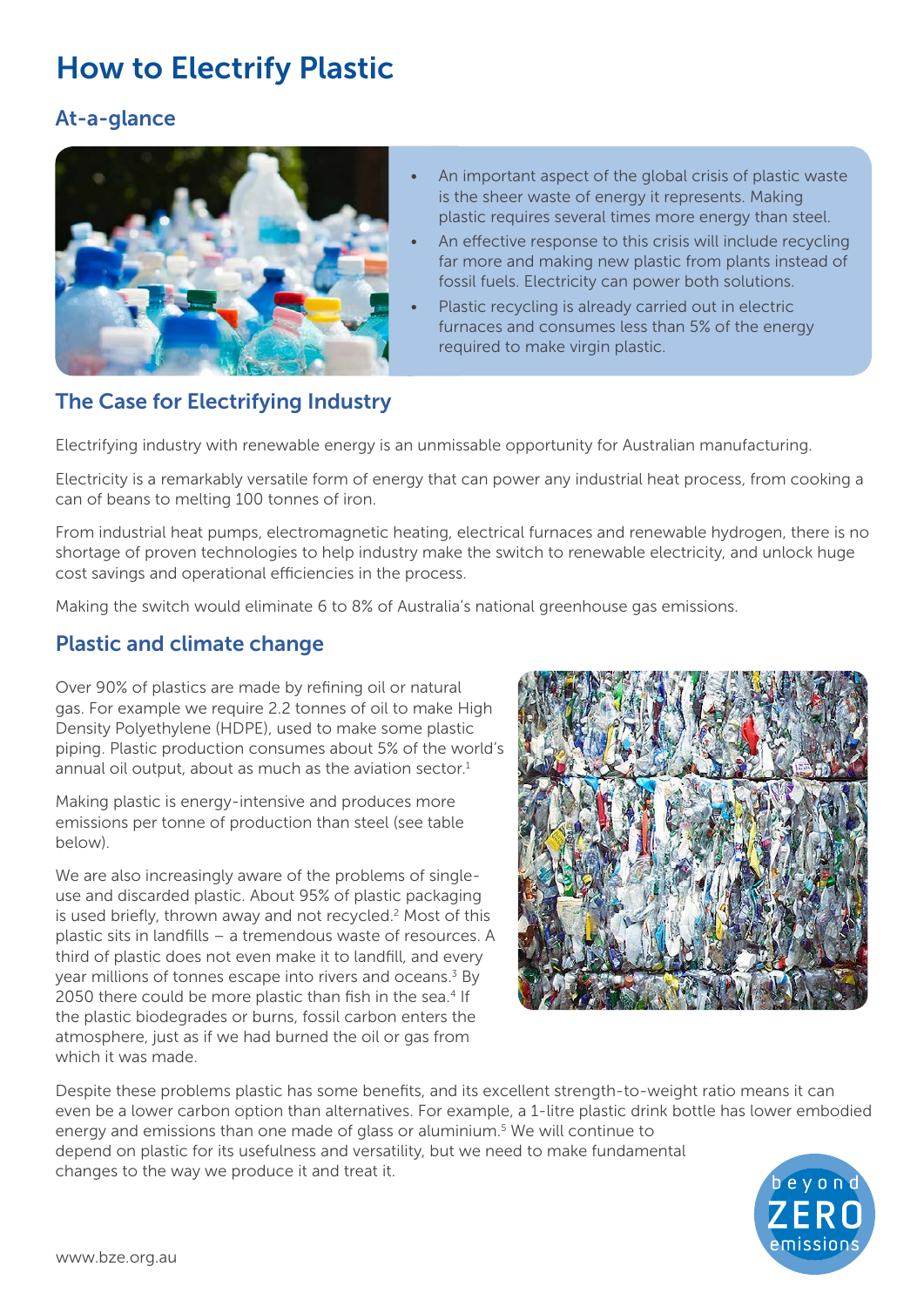#### A sustainable, electric-powered future for plastic

A sustainable, zero carbon future for plastic will rely on four strategies<sup>6</sup>:

- *i. Reducing consumption.* There is growing awareness of our wasteful use of plastic, especially single use plastics. A cross-party Australian Senate inquiry has recommended that all single-use plastics, such as coffee cups with plastic linings, be banned by 2023.<sup>7</sup>
- *ii. Reusing*. Some plastic products, such as HDPE pipes, are durable and can be reused. The Ellen MacArthur Foundation estimates this applies to 20% of plastic.
- *iii. Recycling*. Most plastics can be recycled, though in 2017 Australia recycled only 12% of plastic.<sup>8</sup> We should aim to increase this to **55%**. This would require not only an effective recycling regime, but changes to the way some plastics are made to facilitate recycling.
- *iv. Bio-based plastics.* The remaining demand for virgin plastic (25%) can be met with bio-based plastics which can be carbon negative. Most plastics can be made from natural polymers occurring in plants such as potatoes, tree bark and sugar cane.<sup>9</sup> Some bio-based plastics are already cost competitive with current fossil-based plastics.10 For example, bio-ethylene and bio-propylene are already produced commercially from

wood in Brazil and Europe.<sup>11</sup> Renewable plastics can also be manufactured from renewable hydrogen and waste sources of carbon dioxide.

This combination of strategies can eliminate the need for virgin fossil fuel-based plastics and the emissions associated with their manufacture. This approach is finding increasing favour with major corporations such as IKEA planning to use only recycled or bio-based plastics,<sup>12</sup> and chemicals companies like Dow, Dupont and BASF are investing heavily in bio-based plastics.<sup>13</sup>



Biobased plastics - most plastics can be made from natural polymers occurring in plants such as potatoes, and can be carbon negative.

#### Table: Energy and emissions related to production of 1 tonne of different types of plastic (prior to forming into products)

| <b>Plastic</b>                   | <b>Example applications</b>                             | <b>Energy (kWh)</b> | <b>Production emissions (T CO<sub>2</sub>e)</b> |
|----------------------------------|---------------------------------------------------------|---------------------|-------------------------------------------------|
| Polypropylene (PP)               | Ice cream containers, crisp<br>packets, plant pots      | 23.056              | 2.0                                             |
| Polyethylene terephthalate (PET) | Food and drink containers                               | 22.972              | 3.0                                             |
| High density polyethylene (HDPE) | Films, pallets, bins, hoses<br>and pipes                | 21.111              | 1.9                                             |
| Polyvinyl chloride (PVC)         | Pipes, garden hoses, floor<br>coverings.                | 16.444              | 1.9                                             |
| Polystyrene (PS)                 | Yoghurt pots, plastic cutlery,<br>take away containers. | 25,000              | 3.4                                             |
| Primary steel (for reference)    |                                                         | 5.489               | 1.8                                             |

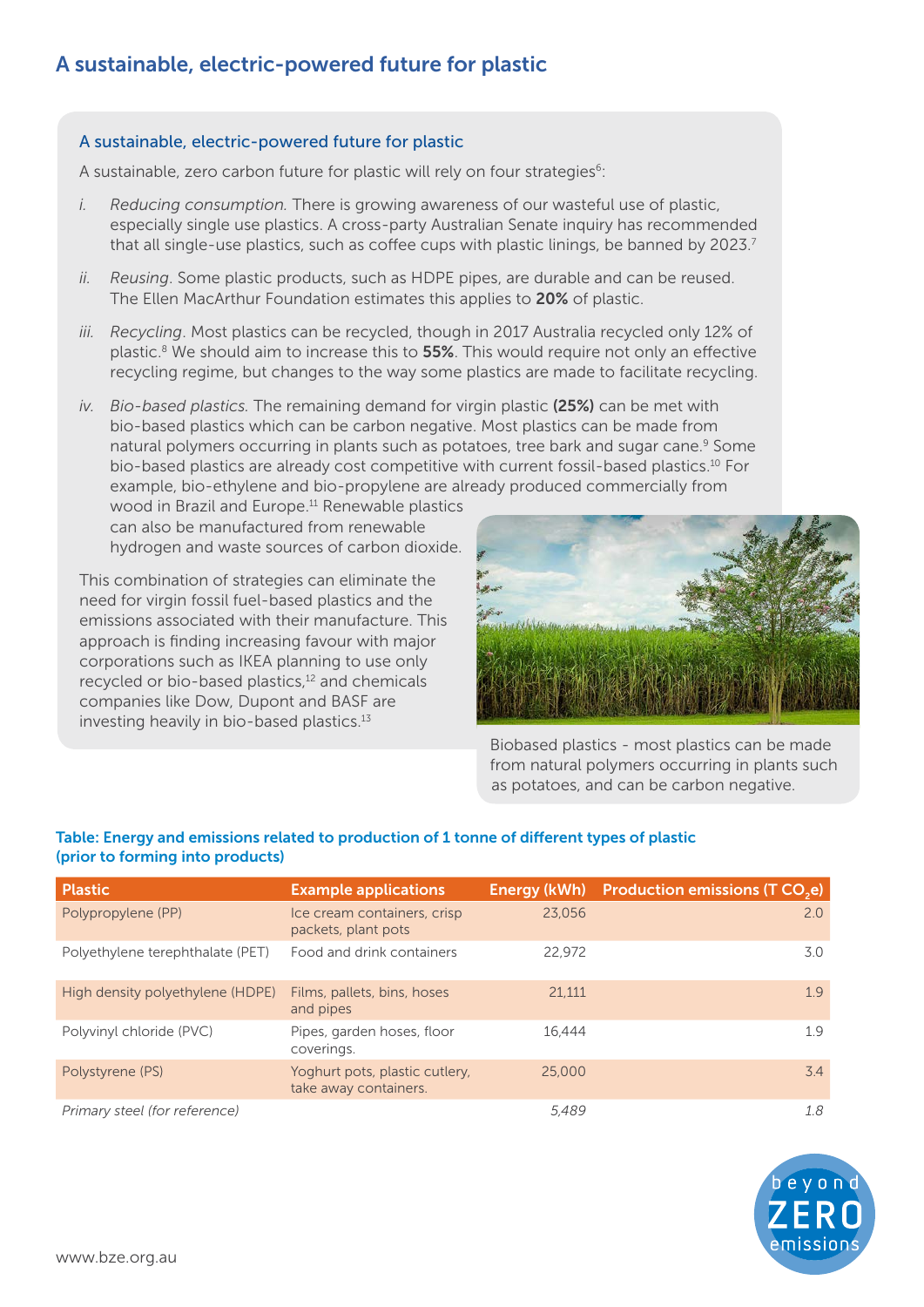## All-electric plastics industry

The sustainable strategy outlined above will facilitate the electrification of the plastics industry. The production of bio-based plastics has the potential to be fully electrified.<sup>14</sup> and plastics recycling is already an electrified process. Recyclers prefer electric furnaces for their higher temperature control and lack of combustion gases. This means that to electrify the plastics industry we don't need to electrify oil refining – we can dispense with it altogether.

By recycling plastic we also save a lot of energy. Cryogrind is one of Australia's largest plastics recyclers, producing PVC pellets, from industrial plastic waste. Cryogrind's process of shredding, blending and extruding pellets uses 273 kWh per tonne of pellets – just 2% of the energy of virgin PVC. Newtecpoly produces a recycled hard plastic that can replace virgin HDPE, also uses about 2% of the energy of the equivalent virgin product. See Case study: Newtechpoly - Polywaste Technology.

Bio-based plastics can even be carbon negative, as they store carbon dioxide captured by plants. New Zealand company *ecostore* produces a plastic bottle *– the Carbon Capture Pak –* made from sugarcane.15 The plastic in these bottles is physically and chemically identical to conventional high-density polyethylene (HDPE). However, whereas conventional HDPE production releases nearly 2 tonnes of emissions, the sugarcane-based alternative is carbon negative. For every tonne of product, more than 2 tonnes of carbon dioxide are sequestered.16



# Case study: Newtecpoly - Polywaste Technology

Newtecpoly is a Victorian manufacturer and plastics recycler. The company is a licensee of the PolyWaste technology – a low energy method of recycling plastic waste into products such as outdoor furniture, piping, pallets, posts and bottles.

PolyWaste's key innovation is the ability to recycle mixed waste plastics which otherwise go to landfill.<sup>1</sup> Most other plastic recycling processes are sensitive to contamination, and so require careful and costly separation of different plastic polymers. The PolyWaste technology also saves energy by melting the feed only once before producing plastic products.

Newtecpoly requires approximately 540 kWh per tonne of product (based upon a high proportion of polyethylene in the feed). In comparison, one tonne of virgin HDPE requires 21,306 kWh and 2.2 tonnes of crude oil.

*1 Mixture can include high density polyethylene (HDPE), low density polyethylene (LDPE), polypropylene (PP), nylons, polyesters and polyethylene terephthalate (PET).*